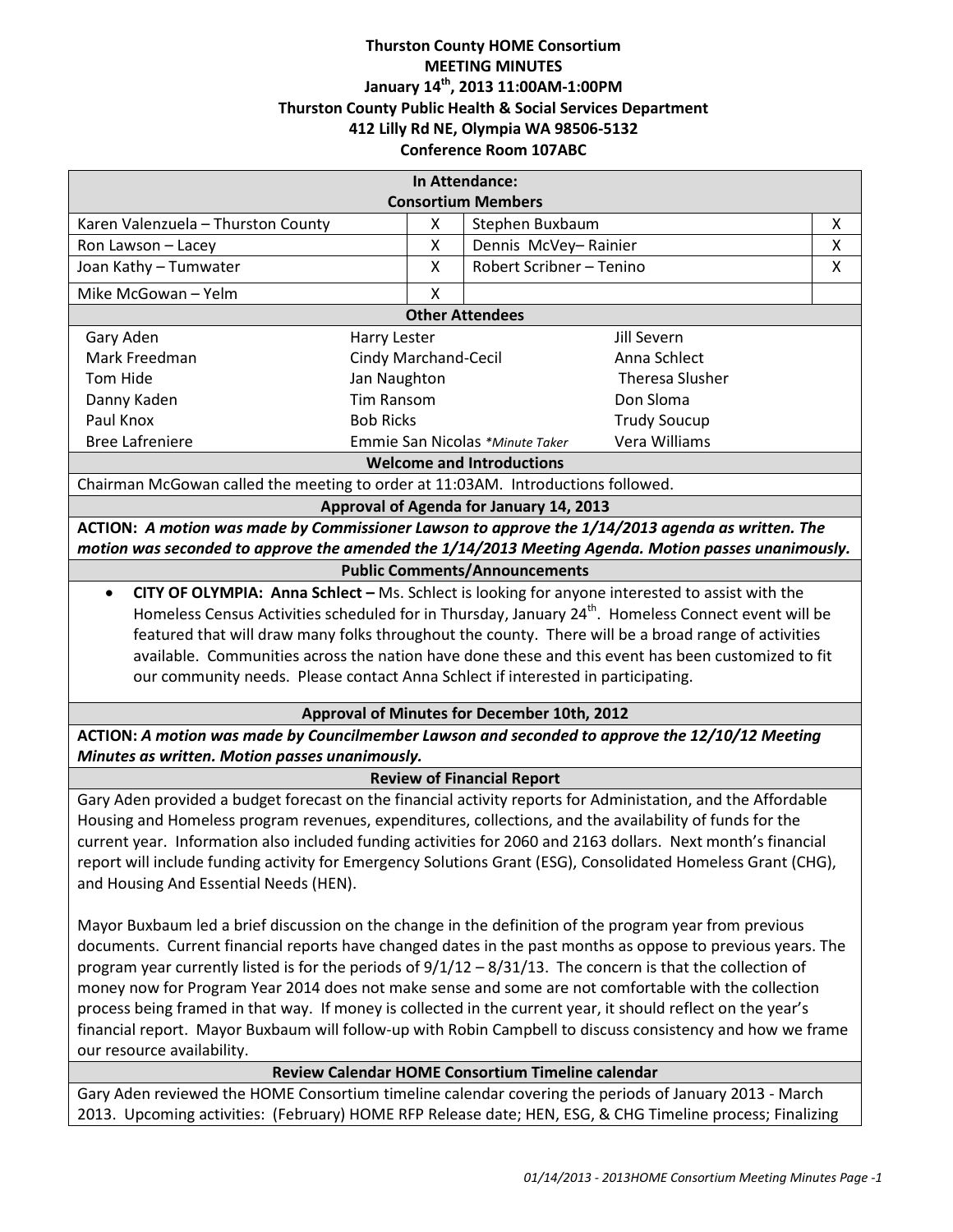the RFP Process; Select RFP Review Committee.

# **Update on Bucoda Consortium Representative**

Gary Aden announced that the Town of Bucoda reported that they do not have any staff that can attend the HOME Consortium Meeting, but would like to continue to receive meeting materials.

# **Combined Funding Group (CDBG, HSRC, HOME, etc.)**

Don Krupp, County Manager, was present and provided a brief background about the "Combined Funding Group" highlighting the work of the Human Services Regional Council (HSRC) which includes twenty (20) + years of history investing local funding in Human Services programs in the Community. Today, the council is now referred to as the Health and Human Services Council (HHSC) with its primary goal of creating a unified system of funding for all dollars rated to Health, Human Services. Two (2) primary changes includes: allowing for other fund sources to be included, and allowing for "regional" projects to be created e.g. consolidated data base for any grant writing. Funding of about \$25,000 will be awarded to local based organizations through an RFP process to be used to meet the community's needs and to ensure that the services available are making a difference to those who need it the most.

HHSC vision includes: a unified funding process for all revenues, a one stop allocation process for community partners based on Best Practice Models, and targeted investments to address community needs.

The current CDBG Program Funding is based on a competitive bid process with only one (1) bid per region at a time. Bids are awarded based on Department of Commerce priorities. Automatic Public Service Grant funds are provided to Community Action Council.

Why Become a CDBG Funding Entitlement? The benefits would provide countywide assistance for a variety of programs e.g. Public Works, Affordable Housing, provide a predictable funding stream for effective long range planning, the ability to self select one (1) or more projects within HUD allowable requirements, capital/physical improvements, and public service funding up to fifteen (15) percent.

For the last decade the HOME Consortium was created with all city's, towns and the county participating, to recommend to the Thurston County Board of County Commissioners (BOCC) how to invest federal funding in housing programs. Document Recording Fees (2060 and 2163) were included in the Consortium's purview. In the last year, additional funding streams from the State to the County, focusing on Homelessness, have been added to the HOME Consortium mission.

Starting October 2013, HUD has determined that Thurston County plus the cities of Lacey, Tumwater, Rainier, Yelm, Tenino and the Town of Bucoda are now an Urban County eligible to receive directly from HUD - CDBG Entitlement Funds. HOME funding will also be included "automatically" for the Urban County. At an interlocal level CDBG Interlocal/MOU identifies an equal number of representatives from each of the "three" participating entities for the decision making process. The Cities of Lacey and Tumwater and Thurston County with the South County Cities will each have priority for project selection on a rotating basis annually.

The next steps would be the start up of the administration and governance of the new CDBG entity, approval of the Consolidated Plan (CDBG Entitlement, HOME and City of Olympia CDBG), to execute a new Interlocal between the Urban County and the City of Olympia for the HOME Program, and complete a planning and implementation process for CDBG such as setting priorities based on Consolidated Plan, initiating RFP process and identifying eligible projects.

Mr. Krupp answered questions from members. Chairman McGowan thanked Mr. Krupp for the presentation. **Interfaith Ministries Change Order Request (Letter)**

Daniel Kadden, Executive Director, was present to explain that an opportunity has come for the agency to purchase a van from a local church. Mr. Kadden provided information to the members on how beneficial it would be to have a van to provide transportation to agency clients. Operations and van routes were presented. Mr. Kadden is not asking for more funding, but to reallocate current funding as currently stated in